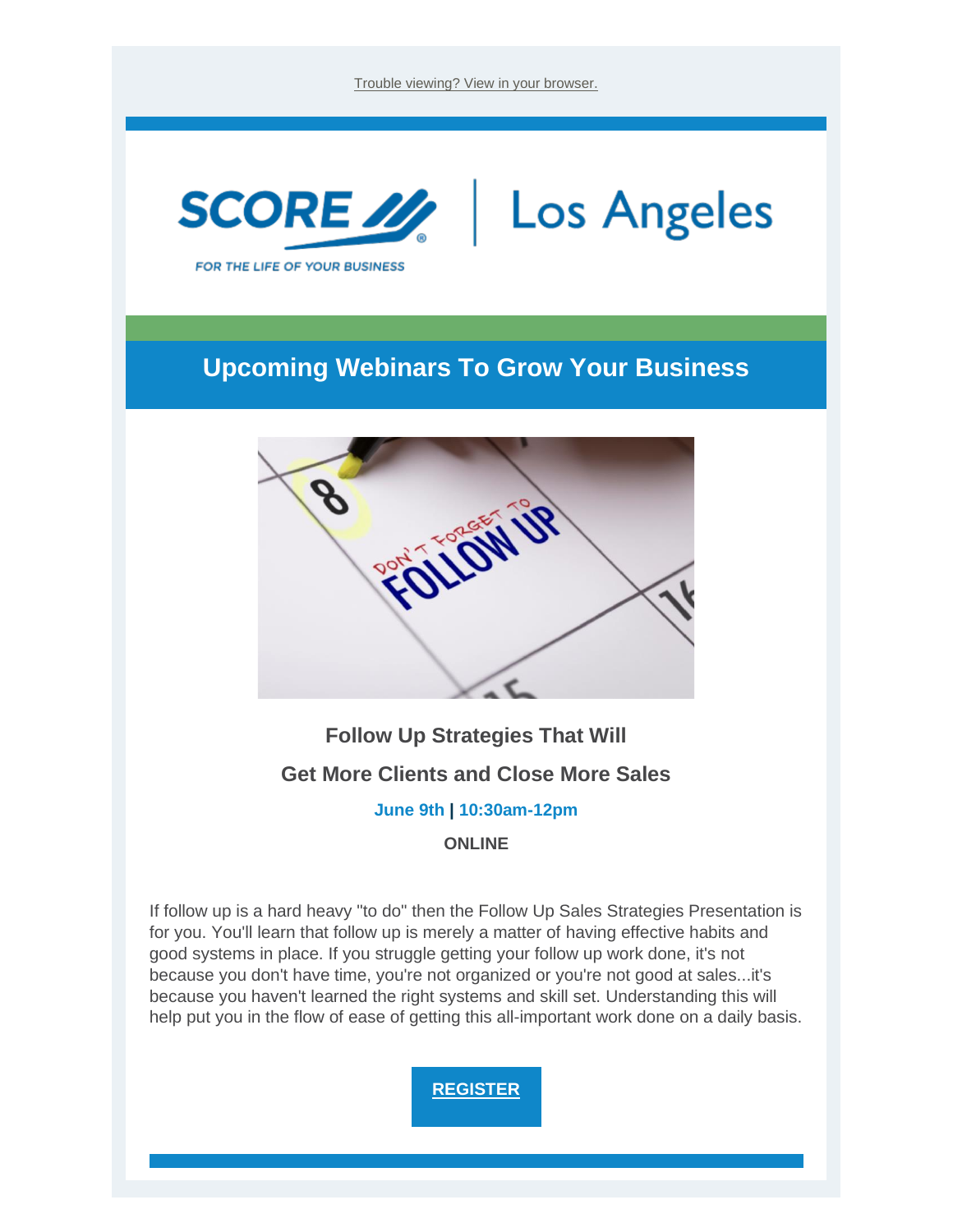

**Fix My Website (and Social): Live Reviews**

#### **June 13th | 10am-12pm**

**ONLINE**



**Financial Projections Made Easy June 17th | 10am-12pm ONLINE**

Join us for this special webinar where Small Business attendees can submit their website and social media for a live review during the webinar led by Small World Communications CEO Rob McClinton and TechSparks marketing expert Preeti Narang. They join forces to review websites and social media accounts for areas of improvement, missed opportunities, and fresh ideas.

Attendees will walk away with actionable steps and ideas to help their websites flow and their social media shine.



If you don't feel confident forecasting your business' finances, regardless of how long you've run your company, this workshop is the answer. It is especially useful for start-ups, which don't have a financial history.

Financial Projections Made Easy explains the specific steps to complete the entire forecasting process, focusing on the user-friendly template created by SCORE LA to help determine the financial viability of your business. Attendees are shown how to calculate the amount of cash they need to run their companies.

**[REGISTER](https://nam12.safelinks.protection.outlook.com/?url=https%3A%2F%2Fr20.rs6.net%2Ftn.jsp%3Ff%3D0015gCc1HySa3oUf7uDCTWhgEkWehf_RzYxKOLGKLrHgJNVN1mpxHTFeq2aWzI8Pw_8gve_VxriOpPUL2V-J-4HMhyULfFEWVpBau6v0absfAhld9yv8ikQ_OuWrovYiUYaFsPoSkGQJ3Vla0ew3-ndeqdI1uep1nTm9qE9wAmMCWfifmClvxK0EGMQTr9_KFKIHJiEQ99UU9CCKe6ZZMRhrA%3D%3D%26c%3DOc-0wwwQIE94G6zPR_YMldlYEN7w4q9isqnMg2q2kBmibyRffFA6wg%3D%3D%26ch%3DajgpDt6IMocCf2cny2DQpwOe7bZKIF8mDzE-D8EkYJpIo7oKJjaICw%3D%3D&data=05%7C01%7C%7C5c4766c61ebc4fb063c508da49be6207%7C84df9e7fe9f640afb435aaaaaaaaaaaa%7C1%7C0%7C637903379298867330%7CUnknown%7CTWFpbGZsb3d8eyJWIjoiMC4wLjAwMDAiLCJQIjoiV2luMzIiLCJBTiI6Ik1haWwiLCJXVCI6Mn0%3D%7C3000%7C%7C%7C&sdata=2Kgm7yqLeLvMdOhOZKAs3qBg1vjwrazpy%2FJ2Ap5Yjeg%3D&reserved=0)**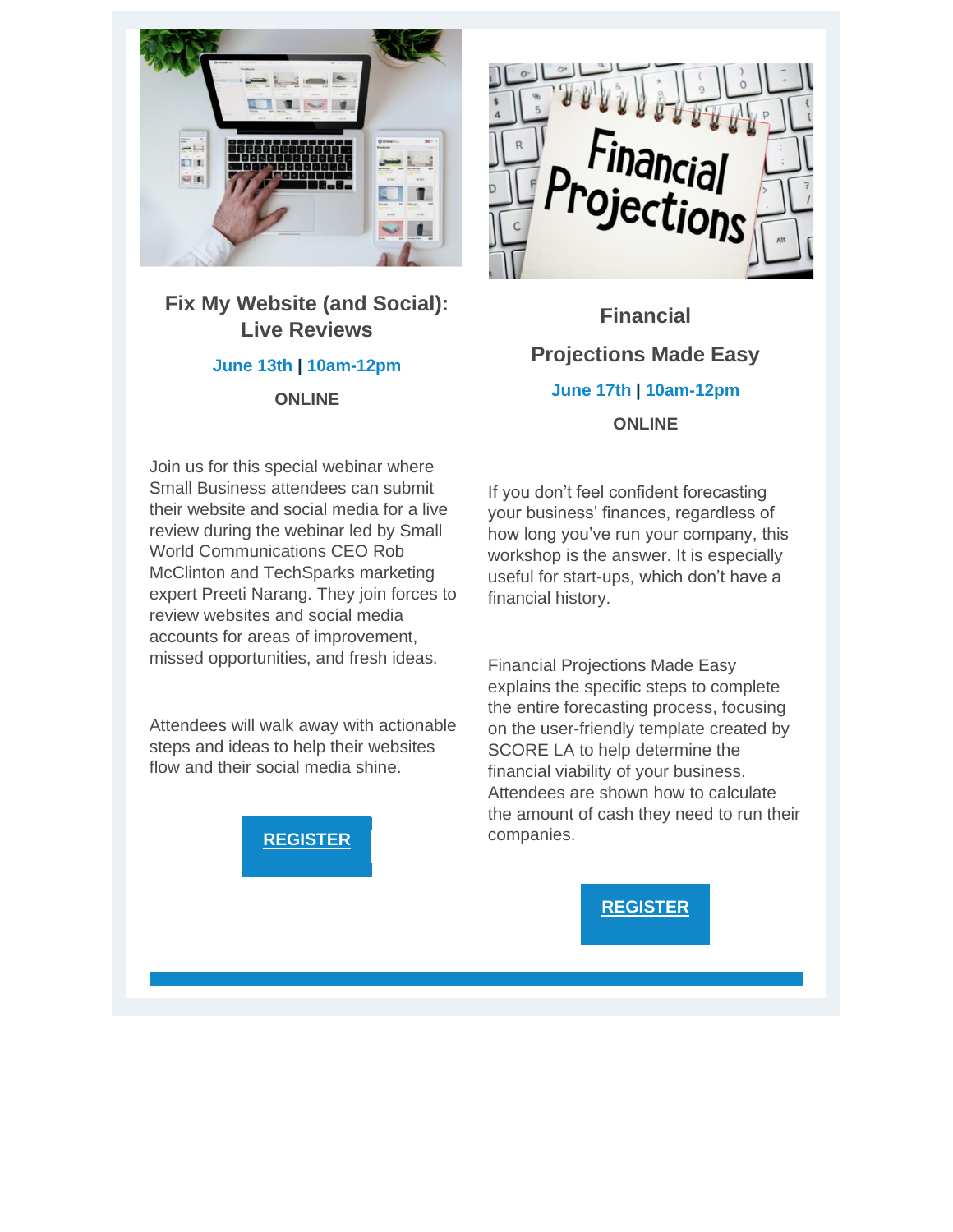

#### **Essentials of Business Plan Writing June 18th | 10am-1pm ONLINE**



**How to Grow Your Business Through Speaking June 21st | 10am-11am ONLINE**

This webinar is just the thing to help entrepreneurs with a startup or existing company develop a viable business plan to get their company growing in the right direction. You will walk away with a draft plan, saving you upwards of 80 hours of work time.

Essentials of Writing a Business Plan is designed to help attendees engage in step-by-step exercises throughout the session, covering all sections of a business plan that can ultimately function as a blueprint to build your company and/or to obtain funding.

Want to make a bigger impact in your business? Leisa Reid shares expert secrets on how to utilize the popular technique of public speaking to broaden your reach and attract more ideal clients easily. This session is most suitable for business owners and entrepreneurs who want to use the power of public speaking to groups to attract their ideal clients and make an impact on the world.





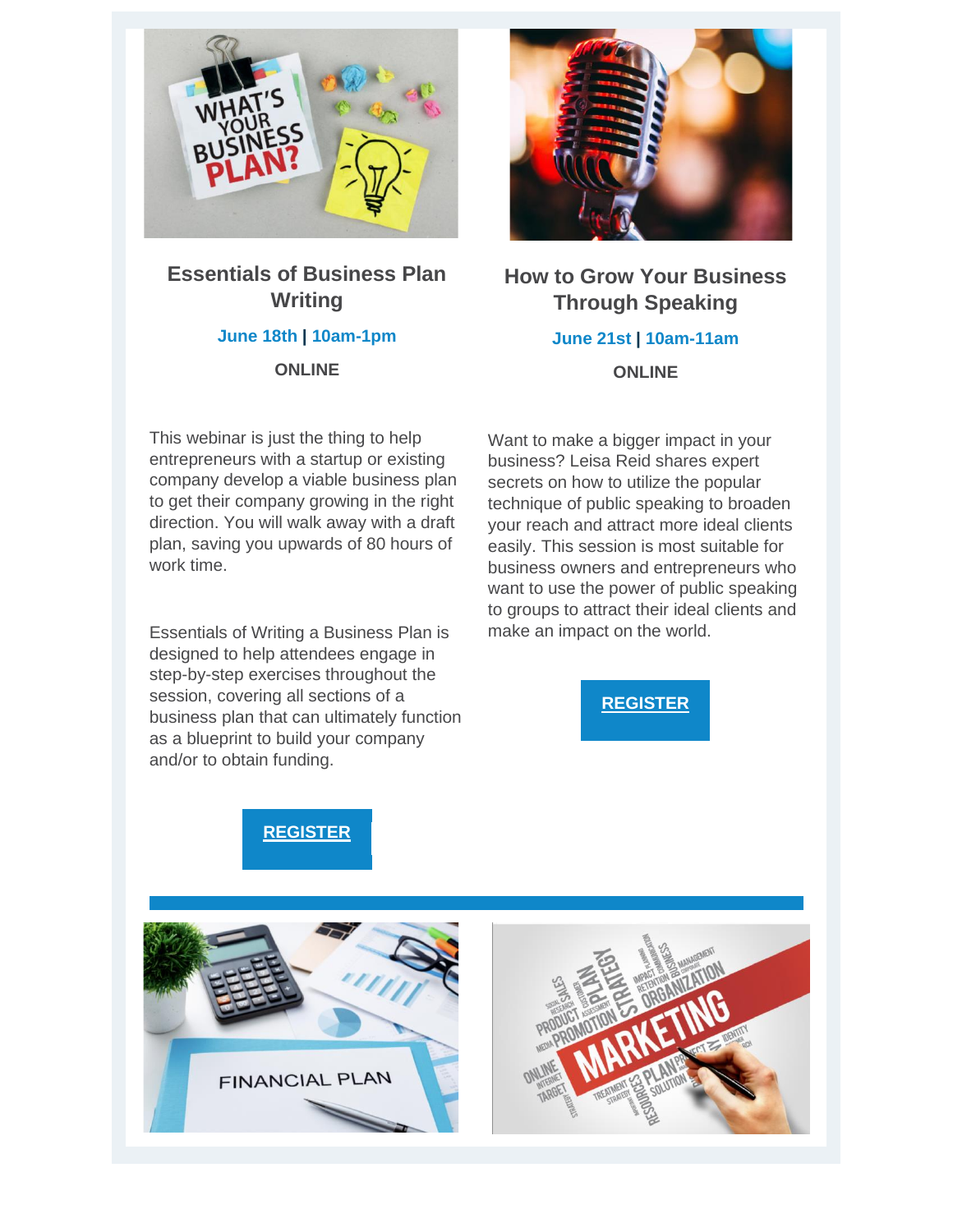## **Wealth Building Concepts and Financial Tools June 21st | 2pm-3:30pm ONLINE**

Whether a mature business or a startup, this workshop focuses on various strategies and financial tools all small business owners should know about. We will discuss tax reduction concepts. employee attraction and retention, asset protection, repositions assets for greater liquidity, preparing your business for sale or succession, and unlocking the value you in your business for your retirement and legacy.

# **Marketing 101: The Essentials June 23rd | 10am-12pm ONLINE**

Marketing 101: The Essentials will give you a BASIC overview of marketing and marketing practices. This interactive workshop will help you focus on your business and your customer base, resulting in a more comprehensive understanding of your business and how to market it.







**The Art and Science of Pricing, Bidding, and Billing June 28th | 2pm-3:30pm ONLINE**

This workshop focuses primarily on service businesses and how to establish pricing to be both profitable and competitive. We will examine best practices for negotiating, budget development, presenting estimates, and winning bids. Finally, we will discuss billing strategies to ensure timely



**Capital: Bootstrapping 101 June 29th | 10am-11am ONLINE**

Capital: Bootstrapping 101 will teach you how to evaluate your funding needs and determine whether a debt or equity strategy is appropriate for your business. Financing options e.g., friends and family, crowd funding, angel investment, venture capital and institutional funds will be discussed. Plus, attendees will gain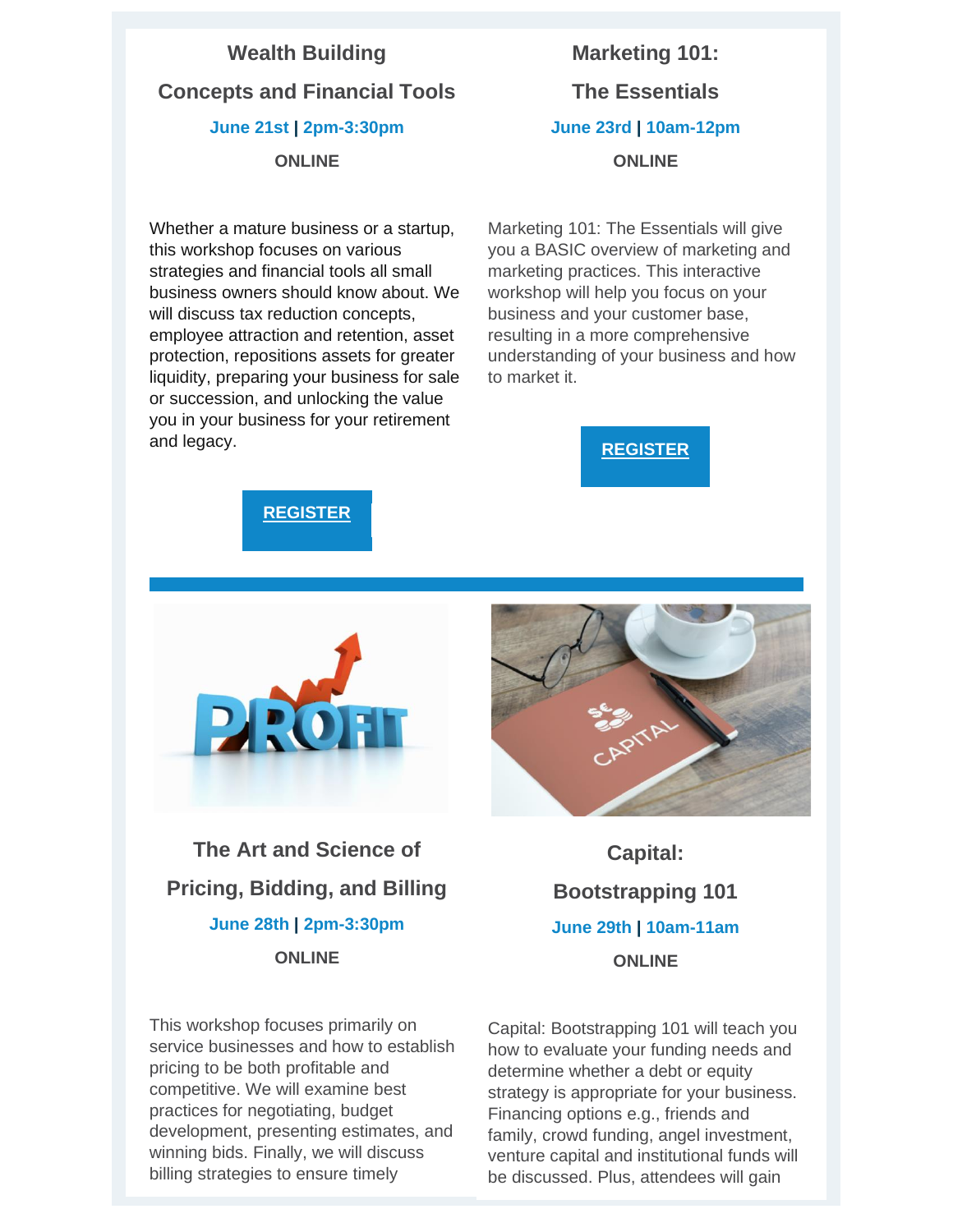payment and seeing your invoices as a valuable marketing tool for future business.

an understanding of how to craft a fiscal management strategy for growth.



**[REGISTER](https://nam12.safelinks.protection.outlook.com/?url=https%3A%2F%2Fr20.rs6.net%2Ftn.jsp%3Ff%3D0015gCc1HySa3oUf7uDCTWhgEkWehf_RzYxKOLGKLrHgJNVN1mpxHTFeshItmE1fMR9yq2XA0uQv3vbavfHs9UuA25UucxIX-32uVfluE09gGwrNuWRz5deqASt1k3Yv0z4X7Olqx8am5v7rDBRmZwyFAXtNUuUrkHwCbtupZWyPwxqHGtxaiJImeYelidCzIxUB04wyzXDSwnHv500mYZh0g%3D%3D%26c%3DOc-0wwwQIE94G6zPR_YMldlYEN7w4q9isqnMg2q2kBmibyRffFA6wg%3D%3D%26ch%3DajgpDt6IMocCf2cny2DQpwOe7bZKIF8mDzE-D8EkYJpIo7oKJjaICw%3D%3D&data=05%7C01%7C%7C5c4766c61ebc4fb063c508da49be6207%7C84df9e7fe9f640afb435aaaaaaaaaaaa%7C1%7C0%7C637903379299023559%7CUnknown%7CTWFpbGZsb3d8eyJWIjoiMC4wLjAwMDAiLCJQIjoiV2luMzIiLCJBTiI6Ik1haWwiLCJXVCI6Mn0%3D%7C3000%7C%7C%7C&sdata=Htriyo0QafSHoYhEFDoLCV2XDyn96bkZihFePvfpHcs%3D&reserved=0)**

**[SEE MORE UPCOMING WEBINARS](https://nam12.safelinks.protection.outlook.com/?url=https%3A%2F%2Fr20.rs6.net%2Ftn.jsp%3Ff%3D0015gCc1HySa3oUf7uDCTWhgEkWehf_RzYxKOLGKLrHgJNVN1mpxHTFeqO17DFkD1AAApi1EvxIOHRSf77c7B30-2Lz_TkLoFE6hB7W2WbrIysNrW5FOgc84X7saaxaVhXzZ73e_cnaq1kFyKJYW-q1d4K1IBoHFmX5pjFycNgmD2g%3D%26c%3DOc-0wwwQIE94G6zPR_YMldlYEN7w4q9isqnMg2q2kBmibyRffFA6wg%3D%3D%26ch%3DajgpDt6IMocCf2cny2DQpwOe7bZKIF8mDzE-D8EkYJpIo7oKJjaICw%3D%3D&data=05%7C01%7C%7C5c4766c61ebc4fb063c508da49be6207%7C84df9e7fe9f640afb435aaaaaaaaaaaa%7C1%7C0%7C637903379299023559%7CUnknown%7CTWFpbGZsb3d8eyJWIjoiMC4wLjAwMDAiLCJQIjoiV2luMzIiLCJBTiI6Ik1haWwiLCJXVCI6Mn0%3D%7C3000%7C%7C%7C&sdata=2mrg%2BRNjkUtWhhXytsqCKJzy6VSFdgXtXyXZ1%2BkqpLI%3D&reserved=0)**

Funded in part through a Cooperative Agreement with the U.S. Small Business Administration. All opinions, conclusions,